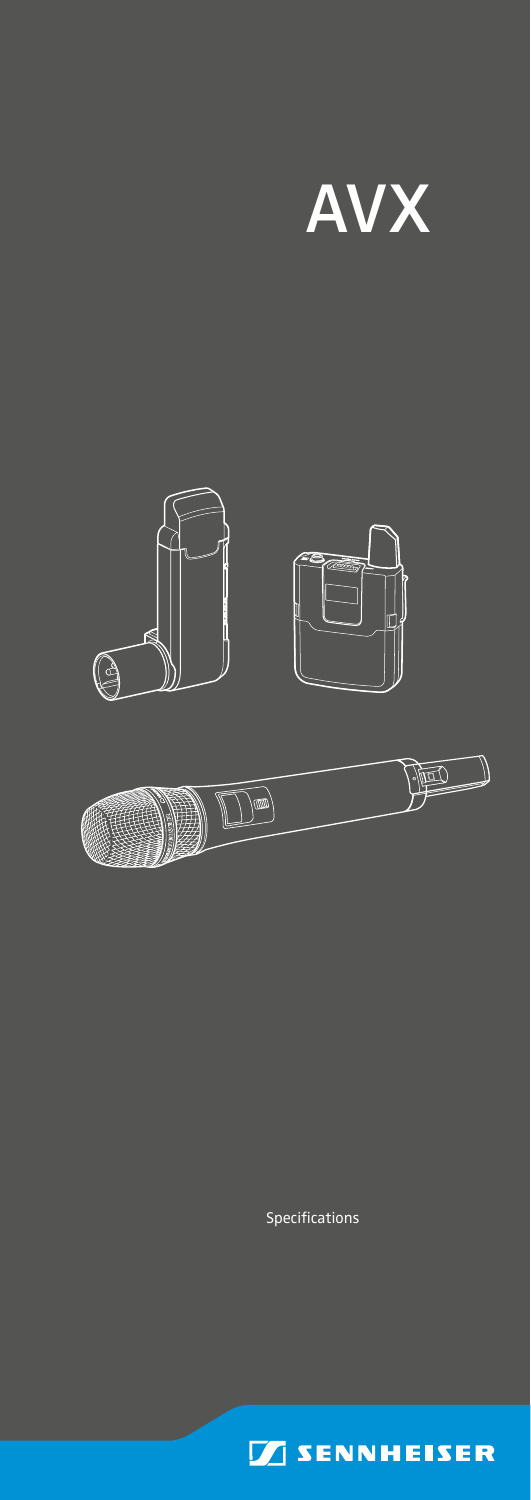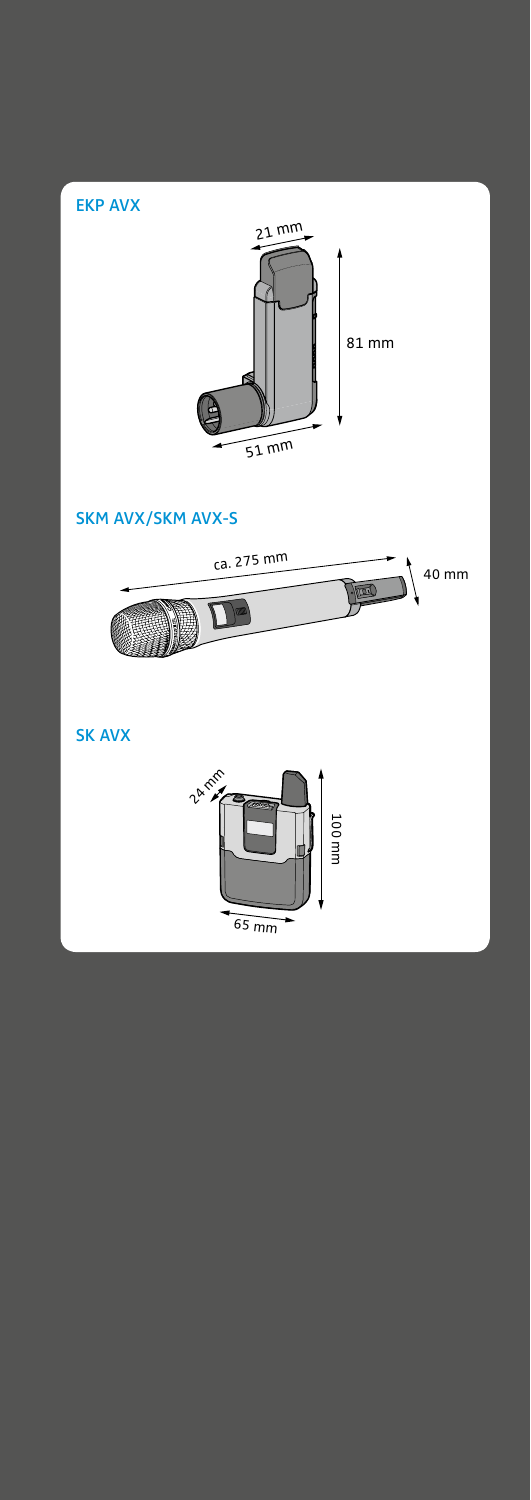# **Specifications**

## System

| AF frequency response | 20 to 20,000 Hz                                                      |  |  |
|-----------------------|----------------------------------------------------------------------|--|--|
| Dynamic range         | $> 120$ dB (A)                                                       |  |  |
| THD (1 kHz)           | typ. 0.1 %                                                           |  |  |
| Audio sampling        | 24 bit/48 kHz                                                        |  |  |
| Signal-to-noise ratio | $> 90$ dB (A)                                                        |  |  |
| RF frequency ranges   | 1,880 to 1,930 MHz                                                   |  |  |
|                       | (country-specific)                                                   |  |  |
| Modulation            | <b>GFSK with back channel</b>                                        |  |  |
| Transmission method   | TDMA                                                                 |  |  |
|                       | fast switching antenna diversity                                     |  |  |
| Latency               | 19 <sub>ms</sub>                                                     |  |  |
| Relative air humidity | max. 95 %                                                            |  |  |
| Temperature range*    | Operation: $-10$ °C to +55 °C                                        |  |  |
|                       | Storage:<br>$-20$ °C to +70 °C                                       |  |  |
|                       | * The temperature range is influenced by the battery characteristics |  |  |



RF sensitivity  $\sqrt{2-90}$  dBm RF output power back channel Audio output XLR, balanced Power supply Operating time AF connection socket Weight (incl. BA 20)

| typ. 15 dBm e.i.r.p.        |
|-----------------------------|
| adjustable                  |
| -30 dBu to 0 dBu in 4 steps |
| BA 20 (Li-lon 3.7 V DC)     |
| >4 h                        |
| XLR, male                   |
| approx. 87 q                |
|                             |



AF frequency response 50 to 20,000 Hz

Display LCD

\* optional accessory

RF output power adaptive, up to 250 mW (country-specific) Input sensitivity automatic sensitivity adjustment Power supply **Accupack:** BA 10 (Li-lon, 3.6 V) Batteries\*: 2 x AA size battery (1.5 V) Operating time Accupack: typ. 15 h Batteries\*: typ. 10 h Weight (w/o accupack) approx. 282 g incl. microphone head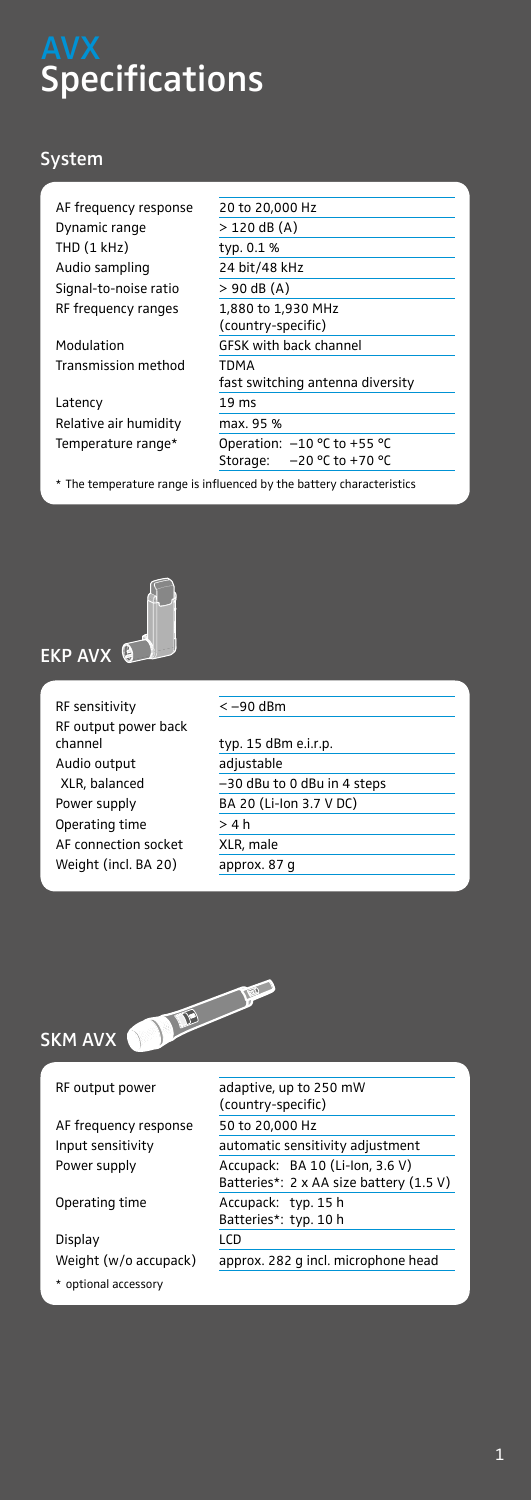

RF output power

AF frequency response

Max. input level

Line input impedance Input sensitivity Power supply

Operating time

AF connection socket

| (country-specific) | adaptive, up to 250 mW                  |
|--------------------|-----------------------------------------|
| Mic:               | 50 to 20,000 Hz                         |
| Line:              | 20 to 20,000 Hz                         |
| Mic:               | 2.2 V RMS                               |
| Line:              | 3.3 V RMS                               |
| $1 M\Omega$        |                                         |
|                    | automatic sensitivity adjustment        |
|                    | Accupack: BA 30 (Li-lon, 3.7 V)         |
|                    | Batteries*: 2 x AA size battery (1.5 V) |
|                    | Accupack: typ. 15 h                     |
|                    | Batteries*: typ. 11 h                   |
|                    | 3.5 mm jack socket, lockable            |
|                    | connector assignment:                   |
| Mic +              | Line +                                  |
|                    |                                         |
|                    |                                         |
| annrov 97 a        |                                         |
|                    |                                         |

Weight (w/o accupack) approx. 87 g \* optional accessory



Microphone type Sensitivity Pick-up pattern Max. SPL

## MMD 835-1 MMD 42-1

| dynamic    |                  |  |
|------------|------------------|--|
| 2.1 mV/Pa  | $1,8$ mV/Pa      |  |
| cardioid   | omni-directional |  |
| 154 dB SPL | 154 dB SPI       |  |



Sensitivity 20 mV/Pa Max. SPL 130 dB SPL

Microphone type pre-polarized condenser microphone Pick-up pattern omni-directional



Sensitivity 5 mV/Pa Pick-up pattern omni-directional Max. SPL 142 dB SPL

Microphone type **pre-polarized condenser microphone**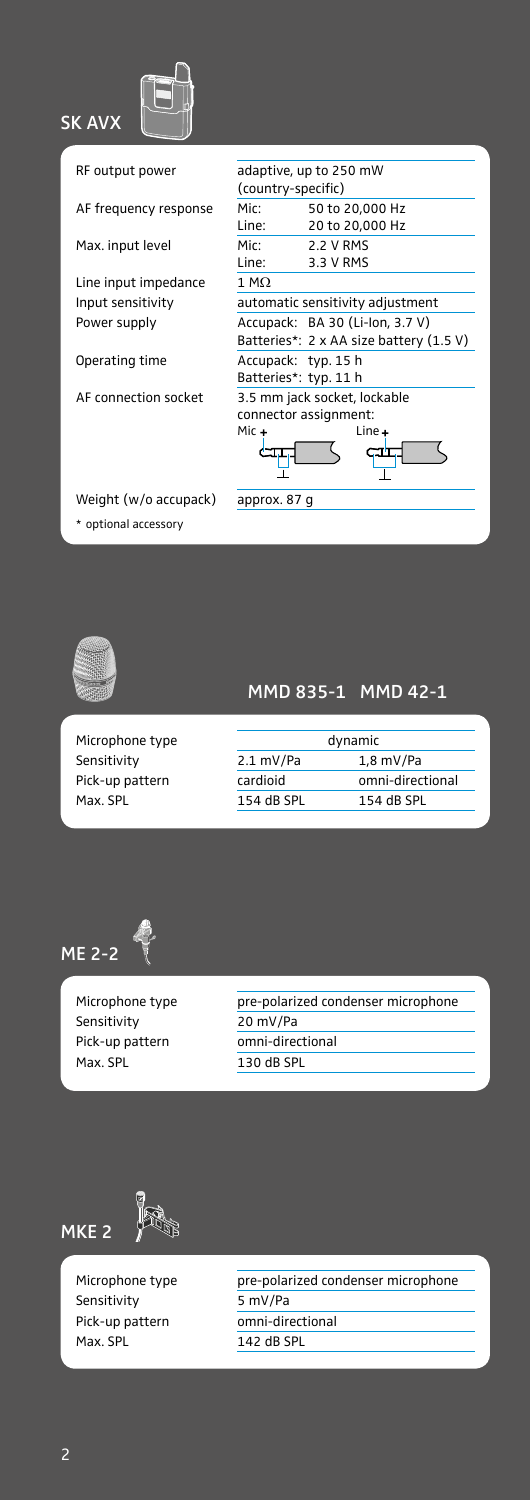|             | In compliance with             |                                                                  |                                                               |
|-------------|--------------------------------|------------------------------------------------------------------|---------------------------------------------------------------|
| Europa      | CE                             | Radio<br><b>FMC</b><br>Safety                                    | FN 301406<br>EN 301489-1/-6<br>FN 60950-1<br>EN 62311 (SAR)   |
| <b>USA</b>  |                                | RoHS<br><b>FCC 47 CFR 15</b>                                     | EN 50581                                                      |
| Canada      |                                | Industry Canada RSS 210<br>CAN ICES-3 (B)/NMB-3(B)               |                                                               |
| Approved by |                                |                                                                  |                                                               |
| <b>USA</b>  | <b>SKM</b><br>SK<br><b>FKP</b> | FCC ID: DMOSKM1G9WF<br>FCC ID: DMOSK1G9WE<br>FCC ID: DMOFKP1G9WF |                                                               |
| Canada      | <b>SKM</b><br>SK<br><b>FKP</b> | IC: 2099A-SKM1G9WF<br>IC: 2099A-SK1G9WF<br>IC: 2099A-FKP1G9WF    |                                                               |
|             | Australia/New Zealand          |                                                                  |                                                               |
| Japan       |                                | SK<br><b>EKP</b>                                                 | <b>SKM R 202-SMC049</b><br>202-SMC050<br>R<br>R<br>202-SMC051 |

## NT 5-10U

| Nominal input voltage     | 100 to 240 V~        |
|---------------------------|----------------------|
| Power frequency           | 50 or 60 Hz          |
| Nominal output voltage    | $5V = -$             |
| Output current            | 1 A                  |
| Standby power consumption | < 0.1 W              |
| Energy efficiency level   |                      |
| Operating temperature     | 0 °C to +40 °C       |
| Storage temperature       | $-20$ °C to $+70$ °C |
| Relative air humidity     | max. 90 %            |
| Weight                    | approx. 55 g         |
|                           |                      |

| In compliance with           |                                                            |
|------------------------------|------------------------------------------------------------|
| <b>EMC</b><br>Safety<br>RoHs | EN 55022, EN 55024<br>FN 60950-1<br><b>FN 50581</b>        |
|                              | Commision Regulation (EC) No. 1275/2008                    |
| <b>FMC</b>                   | <b>FCC 47 CFR 15 B</b><br>ICES 003, CAN ICES-3(B)/NMB-3(B) |
| Safety                       | UL 60950-1<br>CAN/CSA-C22.2 No. 60950-1                    |
| <b>EMC</b><br>Safety         | AS/NZ CISPR 22<br>AS/NZL 60950.1                           |
|                              |                                                            |
|                              | ENEC 22 SIQ                                                |
|                              |                                                            |
|                              |                                                            |
|                              | ゼンハイザージャパン(株)                                              |
|                              | Australia/New Zealand                                      |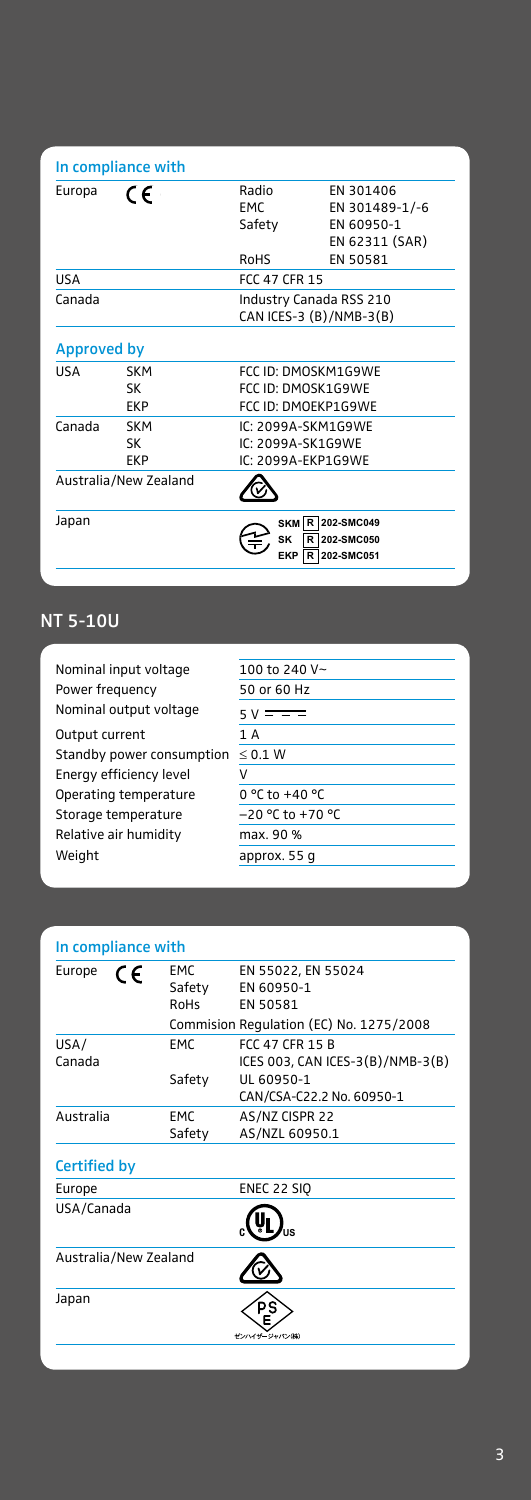



| <b>Accupacks</b> |  |
|------------------|--|
|------------------|--|

|                   | <b>BA 10</b> | <b>BA 20</b> | <b>BA30</b> |
|-------------------|--------------|--------------|-------------|
| Charging capacity | 2200 mAh     | 430 mAh      | 2030 mAh    |
| Output voltage    | 3.6 V        | 3.7 V        | 3.7 V       |

| In compliance with     |                                                                                                  |                    |  |
|------------------------|--------------------------------------------------------------------------------------------------|--------------------|--|
| Europe<br>C€           | <b>FMC</b>                                                                                       | EN 301489-1/-6/-17 |  |
|                        | Safety                                                                                           | IEC/EN 62133       |  |
| USA/Canada             | Rechargeable                                                                                     |                    |  |
|                        | battery cells                                                                                    | UI 1642            |  |
|                        | Accupack                                                                                         | UL 2054            |  |
| Japan                  | DENAN Ordinance Article 1;<br>Appendix 9 Lithium Ion                                             |                    |  |
| Korea                  | Safety                                                                                           | K 62133            |  |
| UN transportation test | according to UN Manual of Tests and<br>Criteria, Part III, section 38.3 Lithium-Ion<br>hatteries |                    |  |
| Certified by           |                                                                                                  |                    |  |
| USA/Canada             |                                                                                                  |                    |  |
| Japan                  | ゼンハイザージャパン(株)                                                                                    |                    |  |
| Korea                  |                                                                                                  |                    |  |

#### Manufacturer Declarations

#### **Warranty**

- Sennheiser electronic GmbH & Co. KG gives a warranty of 24 months on this product.
- For the current warranty conditions, please visit our website at www. sennheiser.com or contact your Sennheiser partner.

#### FOR AUSTRALIA ONLY

Sennheiser goods come with guarantees that cannot be excluded under the Australian Consumer Law. You are entitled to a replacement or refund for a major failure and compensation for any other reasonably foreseeable loss or damage. You are also entitled to have the goods repaired or replaced if the goods fail to be of acceptable quality and the failure does not amount to a major failure.

This warranty is in addition to other rights or remedies under law. Nothing in this warranty excludes, limits or modifies any liability of Sennheiser which is imposed by law, or limits or modifies any remedy available to the consumer which is granted by law.

To make a claim under this warranty, contact Sennheiser Australia Pty Ltd, Unit 3, 31 Gibbes Street Chatswood NSW 2067, AUSTRALIA. Phone: (02) 9910 6700, email: service@sennheiser.com.au.

All expenses of claiming the warranty will be borne by the person making the claim.

The Sennheiser International Warranty is provided by Sennheiser Australia Pty Ltd (ABN 68 165 388 312), Unit 3, 31 Gibbes Street Chatswood NSW 2067 Australia.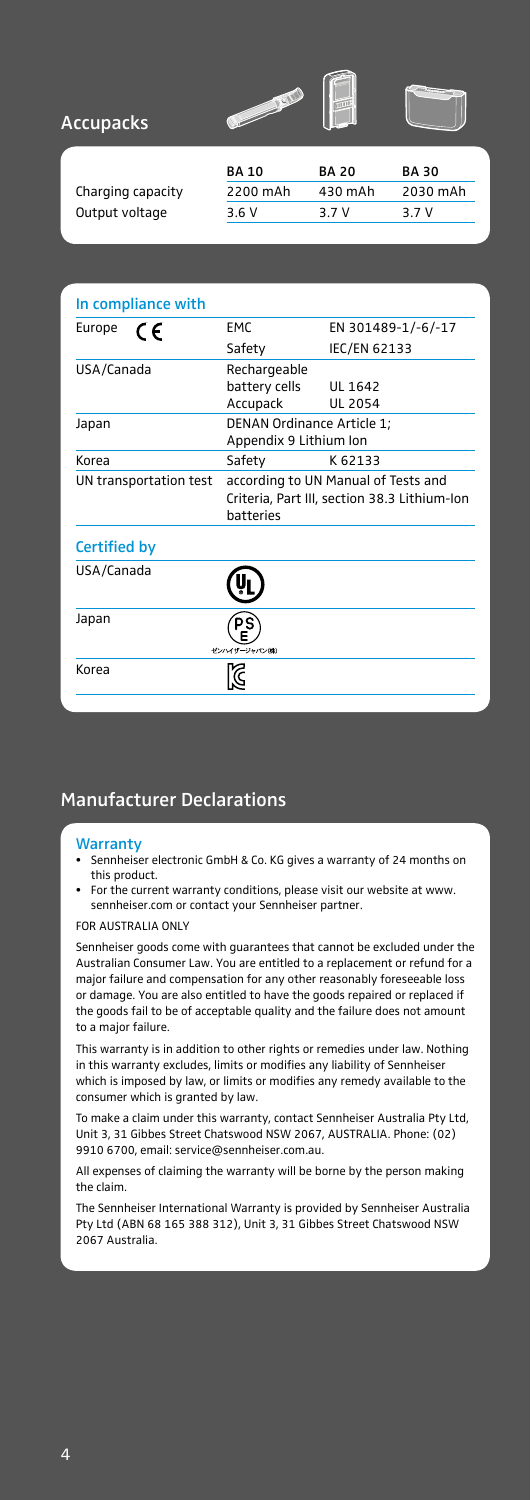#### In compliance with the following requirements

- WEEE Directive (2012/19/EU) Please dispose of the products at the end of their operational lifetime by taking them to your local collection point or recycling center for such equipment.
- Battery Directive (2006/66/EC) The supplied batteries or rechargeable batteries can be recycled. Please dispose of them as special waste or return them to your specialist dealer. In order to protect the environment, only dispose of exhausted batteries or rechargeable batteries.

#### CE Conformity

- **0682**
- R&TTE Directive (1999/5/EC)
- RoHS Directive (2011/65/EU)
- EMC Directive (2004/108/EU)
- Low Voltage Directive (2006/95/EU)

The declarations are available at www.sennheiser.com. Before putting the products into operation, please observe the respective country-specific regulations.

#### **FCC**

#### NOTICE:

These devices comply with Part 15 of the FCC Rules and with Industry Canada license-exempt RSS standard(s).

Operation is subject to the following two conditions:

(1) this device may not cause harmful interference, and

(2) this device must accept any interference received, including interference that may cause undesired operation.

Changes or modifications made to this equipment not expressly approved by Sennheiser Electronic Corporation may void the FCC authorization to operate this equipment.

NOTE: This equipment has been tested and found to comply with the limits for a Class B digital device, pursuant to Part 15 of the FCC Rules. These limits are designed to provide reasonable protection against harmful interference in a residential installation. This equipment generates, uses and can radiate radio frequency energy and, if not installed and used in accordance with the instructions, may cause harmful interference to radio communications. However, there is no guarantee that interference will not occur in a particular installation. If this equipment does cause harmful interference to radio or television reception, which can be determined by turning the equipment off and on, the user is encouraged to try to correct the interference by one or more of the following measures:

- Reorient or relocate the receiving antenna.
- Increase the separation between the equipment and receiver.
- Connect the equipment into an outlet on a circuit different from that to which the receiver is connected.

• Consult the dealer or an experienced radio/TV technician for help.

These class B digital devices comply with the Canadian ICES-003.

#### Japanese Radio Law and Japanese Telecommunications Business Law Compliance.

This device is granted pursuant to the Japanese Radio Law (電波法) This device should not be modified (otherwise the granted designation number will become invalid)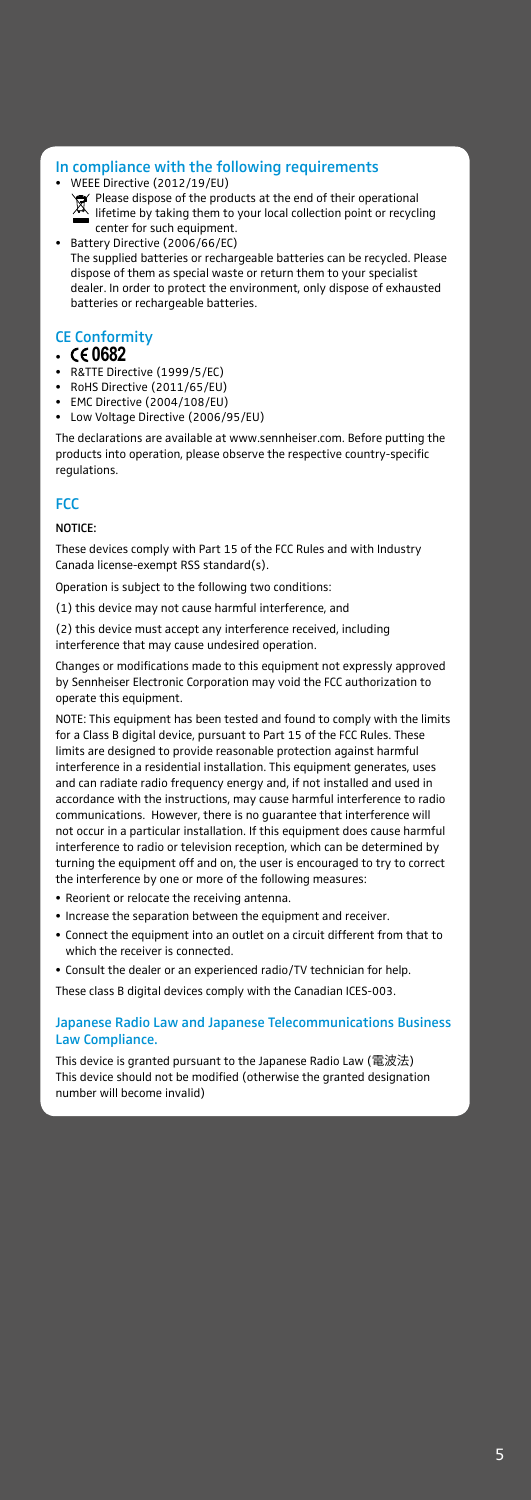#### CELT Codec

Copyright (c) 2014 IETF Trust and the persons identified as authors of the code. All rights reserved.

Redistribution and use in source and binary forms, with or without modification, are permitted provided that the following conditions are met:

- Redistributions of source code must retain the above copyright notice, this list of conditions and the following disclaimer.
- Redistributions in binary form must reproduce the above copyright notice, this list of conditions and the following disclaimer in the documentation and/or other materials provided with the distribution.
- Neither the name of Internet Society, IETF or IETF Trust, nor the names of specific contributors,may be used to endorse or promote products derived from this software without specific prior written permission.

THIS SOFTWARE IS PROVIDED BY THE COPYRIGHT HOLDERS AND CONTRIBUTORS "AS IS" AND ANY EXPRESS OR IMPLIED WARRANTIES, INCLUDING, BUT NOT LIMITED TO, THE IMPLIED WARRANTIES OF MERCHANTABILITY AND FITNESS FOR A PARTICULAR PURPOSE

ARE DISCLAIMED. IN NO EVENT SHALL THE COPYRIGHT OWNER OR CONTRIBUTORS BE LIABLE FOR ANY DIRECT, INDIRECT, INCIDENTAL, SPECIAL, EXEMPLARY, OR CONSEQUENTIAL DAMAGES (INCLUDING, BUT NOT LIMITED TO, PROCUREMENT OF SUBSTITUTE GOODS OR SERVICES; LOSS OF USE, DATA, OR PROFITS; OR BUSINESS INTERRUPTION) HOWEVER CAUSED AND ON ANY THEORY OF LIABILITY, WHETHER IN CONTRACT, STRICT LIABILITY, OR TORT (INCLUDING NEGLIGENCE OR OTHERWISE) ARISING IN ANY WAY OUT OF THE USE OF THIS SOFTWARE, EVEN IF ADVISED OF THE POSSIBILITY OF SUCH **DAMAGE** 

#### Ubuntu Font License

Version 1.0

#### Preamble

This license allows the licensed fonts to be used, studied, modified and redistributed freely. The fonts, including any derivative works, can be bundled, embedded, and redistributed provided the terms of this license are met. The fonts and derivatives, however, cannot be released under any other license. The requirement for fonts to remain under this license does not require any document created using the fonts or their derivatives to be published under this license, as long as the primary purpose of the document is not to be a vehicle for the distribution of the fonts.

#### Permission & Conditions

This license does not grant any rights under trademark law and all such rights are reserved.

Permission is hereby granted, free of charge, to any person obtaining a copy of the Font Software, to propagate the Font Software, subject to the below conditions:

- 1. Each copy of the Font Software must contain the above copyright notice and this license. These can be included either as stand-alone text files, human-readable headers or in the appropriate machine-readable metadata fields within text or binary files as long as those fields can be easily viewed by the user.
- 2. The font name complies with the following:
	- 1. The Original Version must retain its name, unmodified.

2. Modified Versions which are Substantially Changed must be renamed to avoid use of the name of the Original Version or similar names entirely.

3. Modified Versions which are not Substantially Changed must be renamed to both

- 1. retain the name of the Original Version and
- 2. add additional naming elements to distinguish the Modified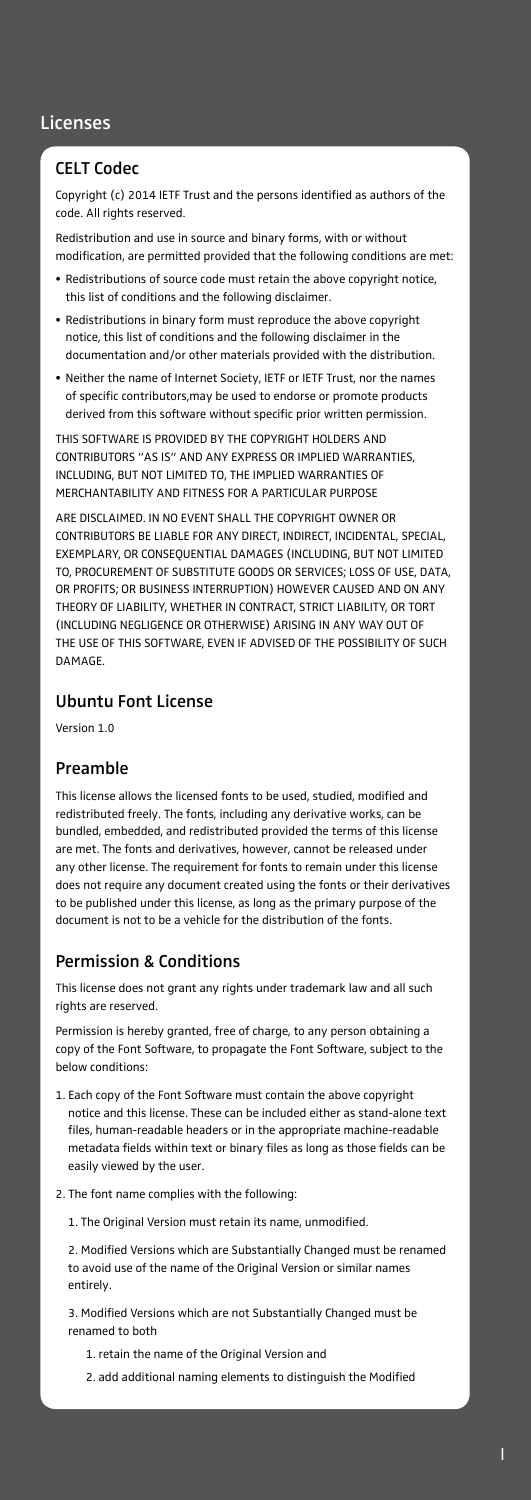Version from the Original Version. The name of such Modified Versions must be the name of the Original Version, with "derivative X" where X represents the name of the new work, appended to that name.

- 3. The name(s) of the Copyright Holder(s) and any contributor to the Font Software shall not be used to promote, endorse or advertise any Modified Version, except
	- 1. as required by this license,
	- 2. to acknowledge the contribution(s) of the Copyright Holder(s) or
	- 3. with their explicit written permission.
- 4. The Font Software, modified or unmodified, in part or in whole, must be distributed entirely under this license, and must not be distributed under any other license. The requirement for fonts to remain under this license does not affect any document created using the Font Software, except any version of the Font Software extracted from a document created using the Font Software may only be distributed under this license.

#### Termination

This license becomes null and void if any of the above conditions are not met.

#### Disclaimer

THE FONT SOFTWARE IS PROVIDED "AS IS", WITHOUT WARRANTY OF ANY KIND, EXPRESS OR IMPLIED, INCLUDING BUT NOT LIMITED TO ANY WARRANTIES OF MERCHANTABILITY, FITNESS FOR A PARTICULAR PURPOSE AND NONINFRINGEMENT OF COPYRIGHT, PATENT, TRADEMARK, OR OTHER RIGHT. IN NO EVENT SHALL THE COPYRIGHT HOLDER BE LIABLE FOR ANY CLAIM, DAMAGES OR OTHER LIABILITY, INCLUDING ANY GENERAL, SPECIAL, INDIRECT, INCIDENTAL, OR CONSEQUENTIAL DAMAGES, WHETHER IN AN ACTION OF CONTRACT, TORT OR OTHERWISE, ARISING FROM, OUT OF THE USE OR INABILITY TO USE THE FONT SOFTWARE OR FROM OTHER DEALINGS IN THE FONT SOFTWARE.